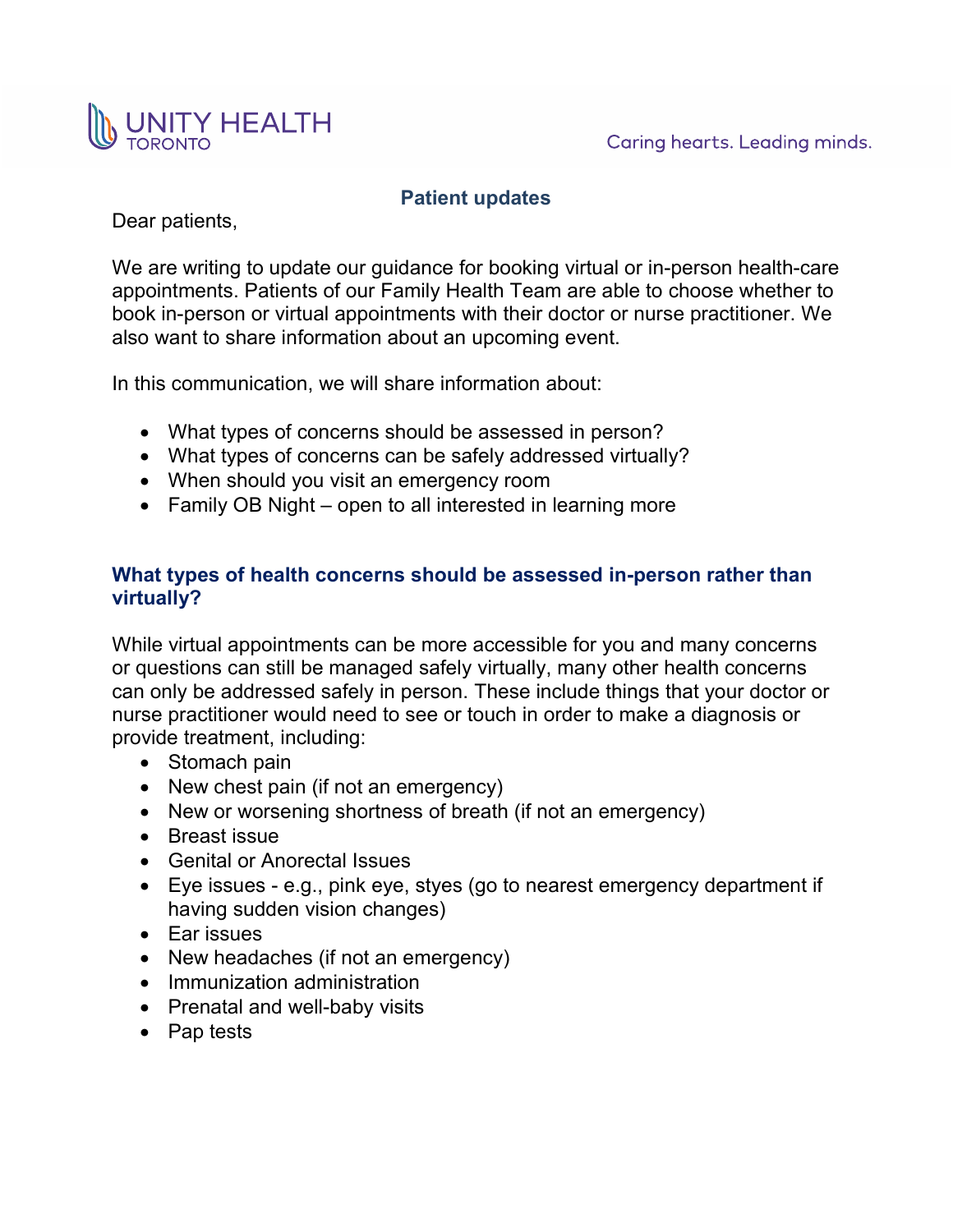

In addition to this list of health concerns, if you have chronic health conditions (i.e. diabetes, high blood pressure) and have not been seen in person for more than 6 months, you should strongly consider booking an in-person appointment.

You can be seen for in person appointments in our clinics regardless of COVID vaccination status. We continue to have protocols in place to ensure the [safety of](https://unityhealth.to/wp-content/uploads/2021/02/smhafht-220401.pdf)  [your clinic visit.](https://unityhealth.to/wp-content/uploads/2021/02/smhafht-220401.pdf)

At this time, if you are feeling well, do not have any chronic health conditions and are not due for any [cancer screening,](https://www.cancercareontario.ca/en/covid19-cancer/screening-during-covid-19) please consider holding off on booking adult "check-ups" or "physicals" as we catch up on delayed care.

### **What types of health concerns may be effectively assessed through a [virtual appointment?](https://unityhealth.to/wp-content/uploads/2021/02/smhafht-211022.pdf)**

Below are some examples of medical concerns that can be safely assessed initially with a virtual visit. If you're not sure whether you need to see your provider in-person, we would recommend you schedule the visit in-person:

- Allergy symptoms Nose/Eyes
- Blood test requests for known chronic diseases that are stable and for which you have had an in-person visit within the past 6 months (e.g., heart disease, kidney disease, liver disease, asthma, diabetes, high blood pressure, obesity)
- Contraception renewal as long as you have had a blood pressure checked in the last 6 months
- Cold or flu symptoms you are concerned about
- Fatigue
- Form/Document completion requests
- Lice
- Mental health issues (e.g., mood changes, anxiety)
- Prescription renewals (in most circumstances; please note that renewals for controlled substances such as stimulants, opioids, and benzodiazepines may require an in-person appointment)
- Rash or skin concerns (option available to send photos in advance of visit for provider review; please do not send photos of genitalia or other sensitive areas)
- Referral requests for physiotherapy, massage, chiropractic, or other allied health discipline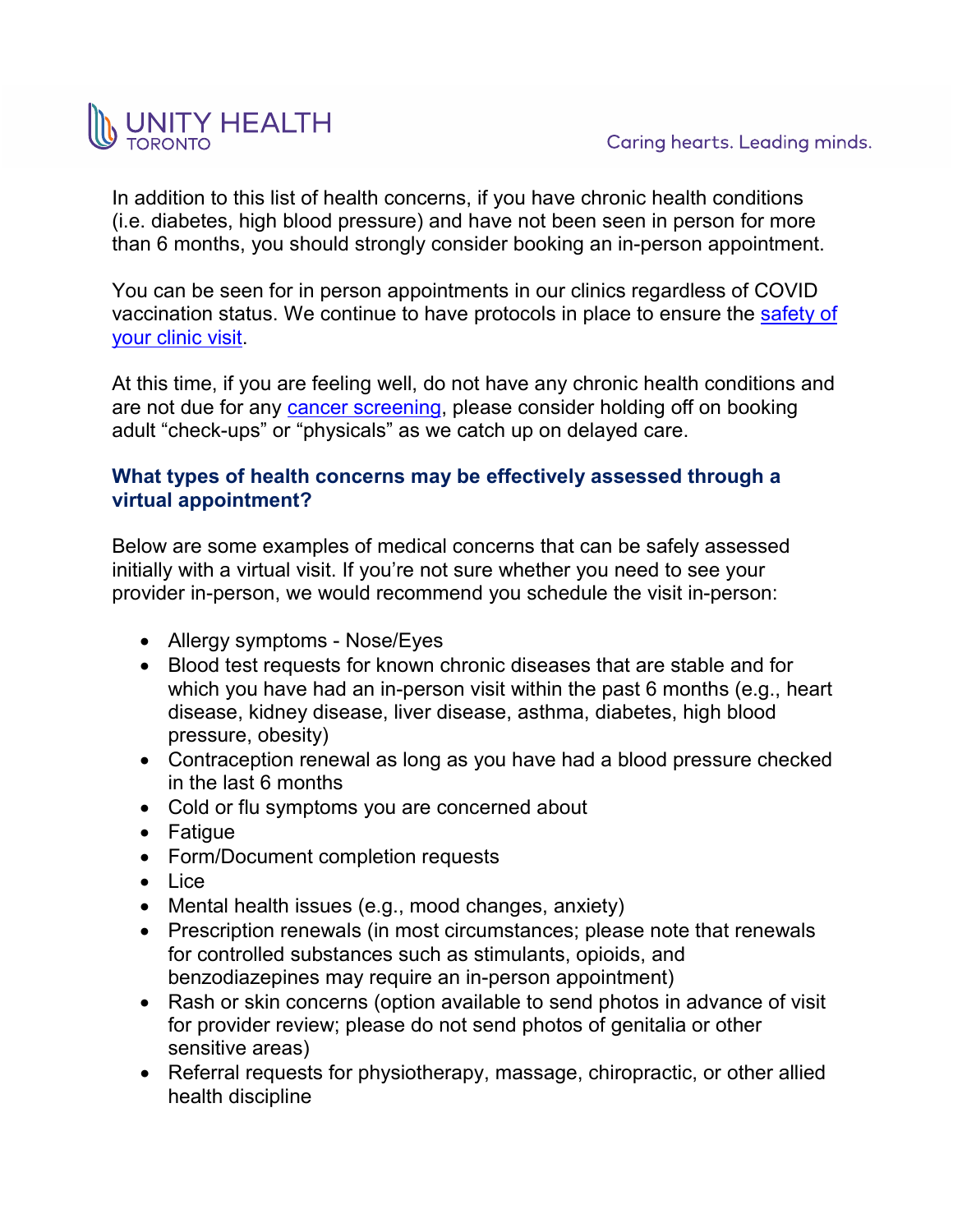

- Some sexually transmitted infection (STI) testing
- Smoking cessation or substance use questions (e.g., alcohol, cannabis, other drugs)
- Test result review
- Urinary symptoms
- Vaccine questions or forms

If after the virtual visit your provider has any additional questions or needs to see you in person, they will ask you to book an in-person visit after your conversation.

#### **When should you visit the emergency room?**

There are also situations in which your symptoms may be potentially dangerous or life-threatening. If you are experiencing the symptoms noted below, please dial 911 (or ask a family member/friend to dial 911).

- Severe chest pain
- Severe shortness of breath
- Sudden severe headache
- Continuous vomiting and inability to drink any fluids
- Serious trauma or injuries (i.e., bleeding that won't stop, deep cuts, broken bones)
- Sudden loss of vision
- Sudden onset weakness of the face or arm/leg
- Sudden inability to walk or talk

We are working hard to make improvements to the way we provide care. You may have noticed longer wait times on our phone lines while we make these changes. At this time, our email booking services are still on hold.

## **Upcoming event at the Family Health Team: Meet the OB Night (Virtual)**

We would like to invite you to our virtual 'Meet the OB (obstetrician) Night on **Monday June 13, 2022 at 5:15 p.m.** on Zoom. If you are pregnant, thinking of becoming pregnant, or just want to learn more about this program, you are welcome to join! This will give you a chance to meet the Family OB providers who will provide care to you or your birthing partner when you arrive on the Labour & Delivery floor.